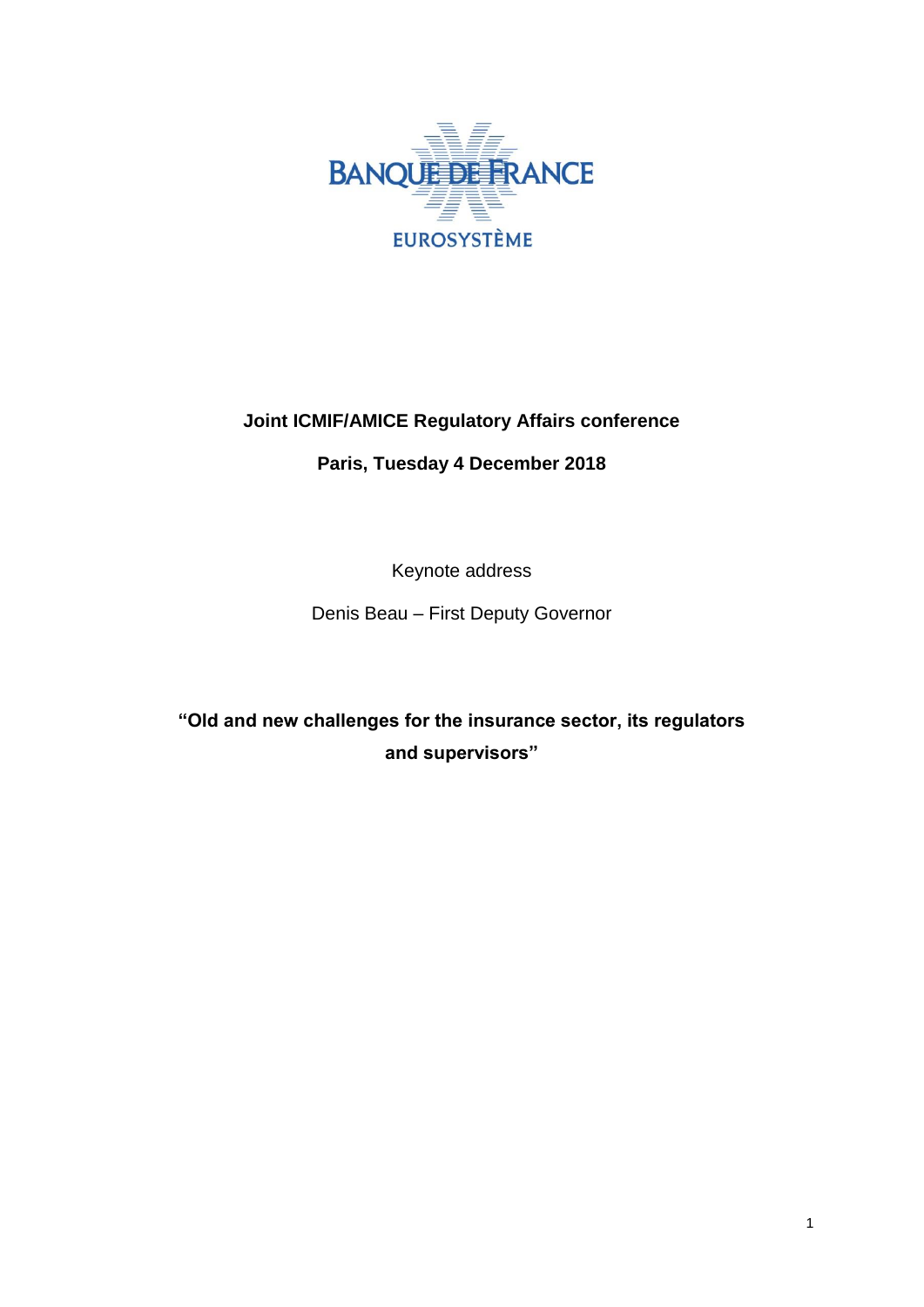Good morning to all of you, dear Presidents and members of ICMIF and AMICE,

I am very happy to be here with you today to exchange views on the stimulating and no less challenging developments that the insurance sector, and especially mutual insurers, as well as their regulators and supervisors, will have to face in the upcoming months and years.

**After a few words on the economic and financial context and its related challenges for insurers, I will first focus on those brought by regulatory developments currently in the making, and will finish with the new risks that insurers, their regulators and supervisors will have to address, namely cyber-risks and climate change-related risks**.

Overall, **the macroeconomic environment has been favourable**. The recovery of the global economy strengthened last year. Global GDP grew at 3.8% in 2017 and is expected to grow at a similar pace for the next two years. The European economy performed well and the inflation rate in Europe is in line with the European Central Bank's target (2%). Even if recent survey data have been somewhat weaker, the medium-term outlook for the euro area remains broadly positive.

However, **global and domestic uncertainties are growing**. The tightening of monetary policy in response to improved economic conditions may impact the growth of major advanced economies. The US Federal Reserve and the Bank of England have progressively raised interest rates; meanwhile, the European Central Bank has started phasing out its bond-buying programme (QE). **The impact of monetary policy normalisation on financial markets should be closely monitored**. The overall market sentiment is optimistic, but signs of possible repricing in financial markets are emerging. Market volatility has increased since the beginning of the year and price corrections were observed, most significantly in equity markets. Valuations remain stretched in equity, bond and certain real estate markets creating a high risk of asset repricing. Recent tensions in emerging markets, especially Turkey and Argentina, initiated some flight to safety mainly towards US investments. **In the near future, the threat to global trade created by protectionist tensions, and growing political uncertainties, also in Europe following the developments in Italy and a significant probability of a hard Brexit may weigh negatively on the global environment**.

**In addition, the European insurance sector has been facing an unprecedented and challenging low interest rate environment for the past four years**. The downward trend in bond yields had a direct impact on the return on investments, especially for life insurers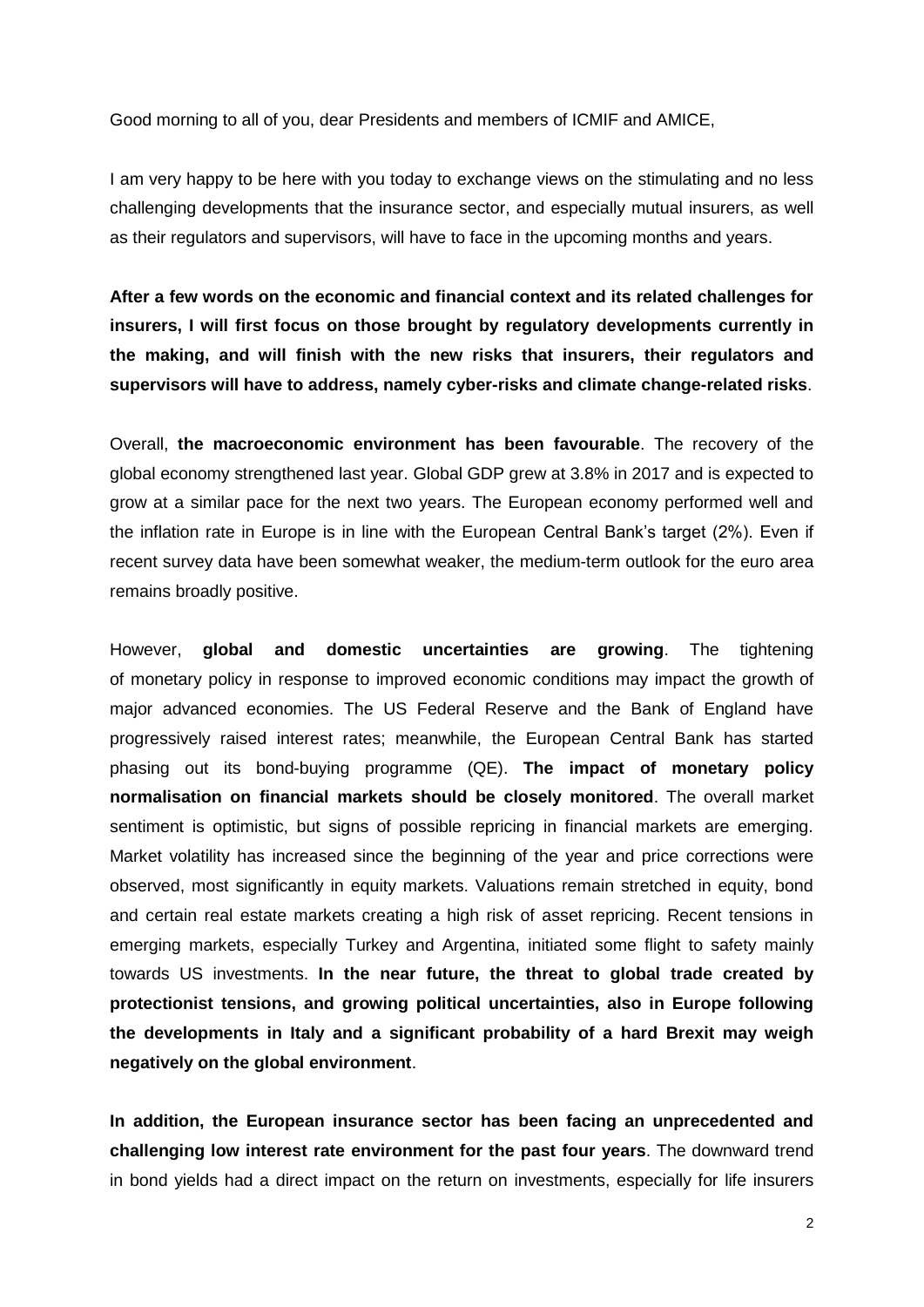who hold a substantial portion of their investments in bond securities. **The dilution of investment yields has reinforced risks for the industry** such as a serious lapse risk if interest rates were to rise abruptly, financial losses for insurers who guarantee high technical rates compared to financial returns, or risks related to insufficient cost coverage.

Among this quick review of the most salient characteristics of the environment in which insurers have been operating **I would like to add that climate change risk has now become a reality and** although insurers usually know how to deal with climate risks, including in extreme events, it is more than likely that further adjustments will be needed.

Against this backdrop, **French insurance companies have reacted in three main ways: lowering of paid interest rates in life insurance, development of alternative investment strategies and adaptation of their traditional business model including an increased business diversification.** As a result, for instance**,** unit-linked liabilities are increasing, and the profit-sharing payments for euro-denominated contracts are decreasing. However, I note that these payments remain significantly higher for mutual undertakings: they amounted to 2.3% last year while the French average is lower, and the reserves for deferred profit sharing have been strongly reinforced and amount to approximately 6% of mathematical reserves at YE 2017, which is 50% higher than the French average.

**As a result, French insurance companies remain fairly solid, and the own funds held largely cover regulatory solvency capital requirements for both life and non-life insurance companies, which is an important asset in the challenging environment in which they are operating.** This is notably the case for the mutual insurance sector. Its solvency coverage ratio significantly exceeds 300%, which is higher than the average in France, thanks in particular to their prudent and long-term approach, with less pressure from the financial markets.

**However, adapting to a challenging environment does not come without new risks. For instance, it is necessary to closely monitor risks related to policyholder protection and advice, the excessive lengthening of bond maturities or the over aggressive search for yield.**

Now, **I would like to focus on regulatory developments, which are numerous and may have an impact on the insurance business model going forward. The French insurance landscape has experienced major regulatory changes over recent years**: a modification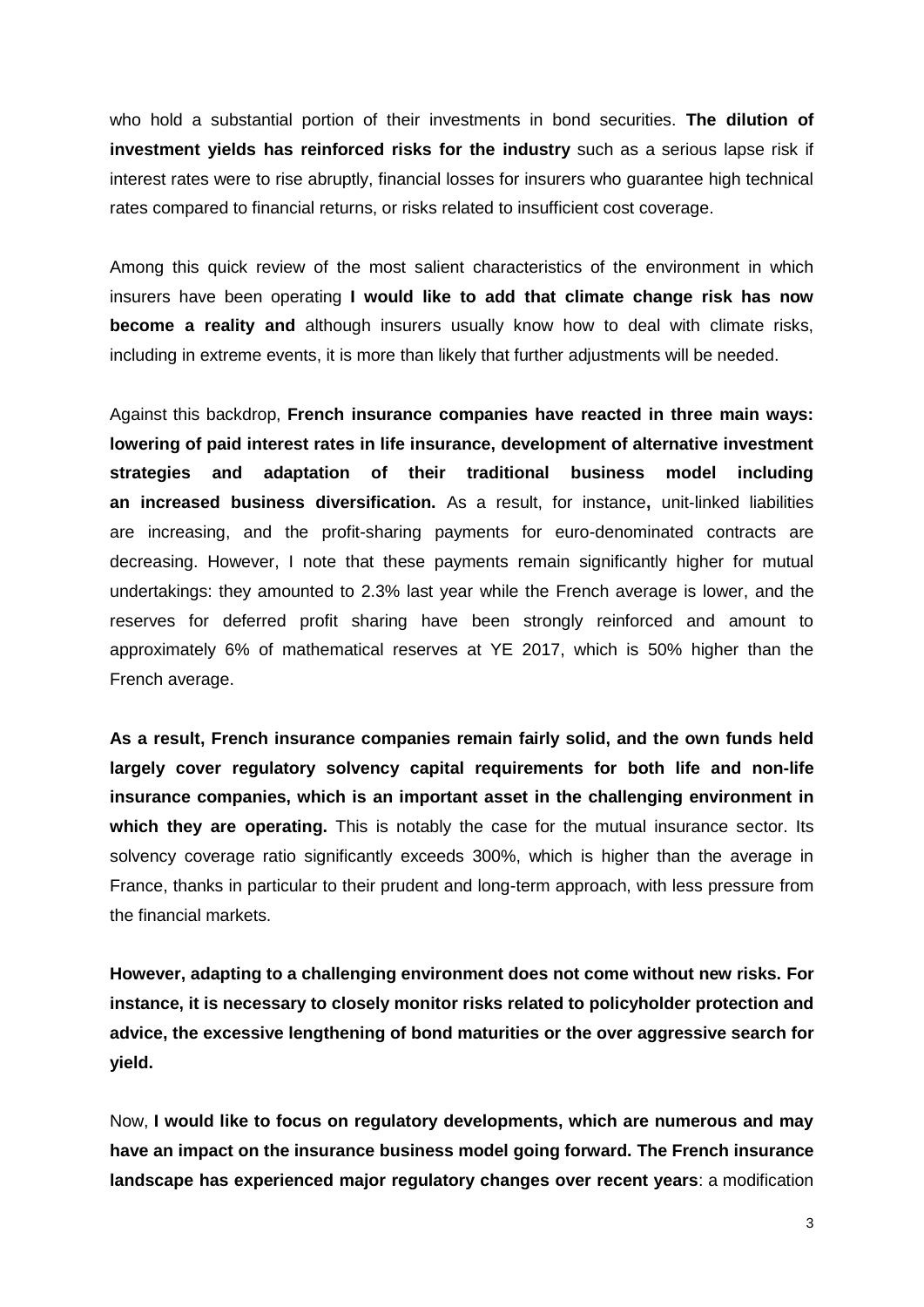of the taxation system of life/savings insurance contracts (Flat Tax), the possibility of changing credit insurance contracts annually (Loi Hamon/Amendement Bourquin), and the creation of a specific prudential status for French pension funds. The new Pacte Bill should bring about further changes that seek to promote long-term investment in equity, including a reform of the French life long-term insurance product (also known as Eurocroissance).

In addition, at international and European level significant regulatory developments are also in the making. At the international level, **the IAIS work on systemic insurers and the international capital standard (or ICS) has recently made significant strides**. As you know, as part of its post-crisis action plan, the IAIS developed in 2013 an identification method for systemic risks, reviewed in 2016. This led to the identification of nine global systemically important insurers, to which specific measures are applied (increased supervision, specific management plans, chiefly for liquidity, recovery and resolution, and a capital add-on measure, currently postponed to 2022). Given the recognised shortcomings of the methodology, including weak factual basis, **the FSB asked the IAIS to review it with three key focuses: developing an activities-based approach supplementing the entitybased approach, which itself will be reviewed in order to correct deficiencies. A new framework is hence being developed** which will make it possible to reconcile an activitiesbased and an entities-based approach, to better capture relevant risks and systemic undertakings. In the meantime, the list of global systemic insurers will remain frozen for 2019 and could be suspended beyond and until 2022, so that enough experience is gained with the new approach.

Regarding the International Capital Standard, which aims to develop an international capital standard in order to be able to establish a comparable basis in terms of prudential requirements for all international groups, **recent progress was made in Kuala Lumpur in November 2017 which should lead to, by the end of 2019, a version called "ICS 2.0" that will be used as a reference in international supervision Colleges, for a transitory period of five years**. During this timeframe, each internationally active insurance group will have to ensure a compulsory and confidential five-year monitoring period based on the ICS, after which this standard is expected to become effective.

Now, I will turn to IFRS17: **it would be unreasonable to apply the new IFRS17 accounting framework right now. Given the obvious issue of timing, it is quite welcome that the IASB reopened the discussion and that the application of this standard has now been postponed by one year.** This will primarily give us time to reach an agreement on identifying groups of loss-making contracts. **We also want to bring the discussion on the**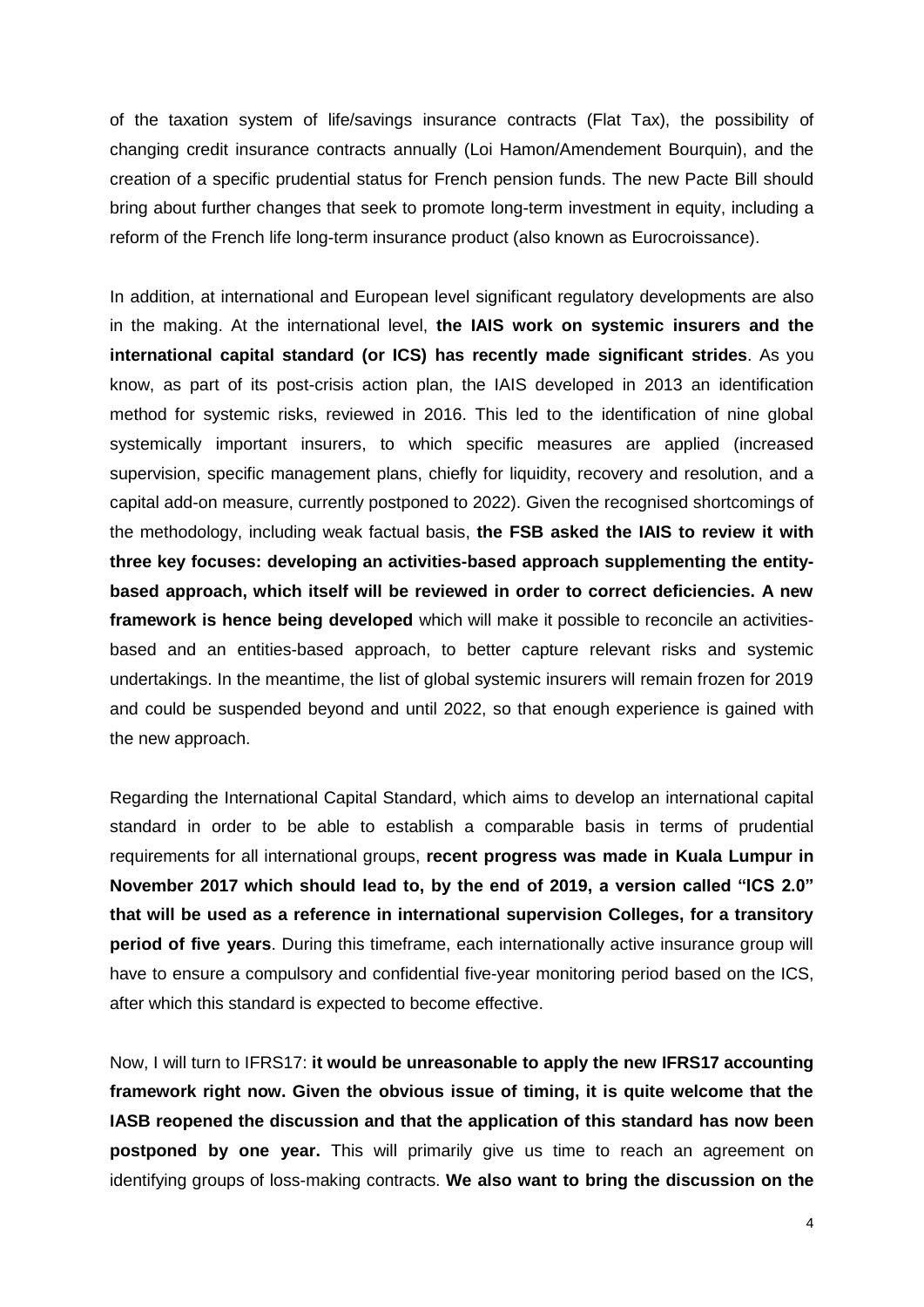**treatment of reinsurance contracts held to a satisfactory conclusion**. At this point, there is too much room for interpretation in the standard, which could interfere with the comparability and consistent application across countries.

## **In Europe, the current "hot topic" is the forthcoming Solvency 2 review.**

This review must include a full and objective assessment of the framework that has now been in place for three years.

Of course, **insurers have significantly improved their risk and capital management under Solvency 2, and the insurance market is now more resilient and better equipped to cope with financial crises**. The average SCR ratio in the European Union stood at 241% in the first quarter of 2018. It tends to be even higher for mutual insurers

**But these positives must not be allowed to overshadow the questions that need to be asked after such a radical change, particularly about the impact on equity investment and the financing of the European economy, as well as issues relating to volatility and complexity**.

Therefore I invite Insurers to play an active role in the discussions that should come with the so-called "Long Term Guarantee Package" or 2020 review. As was the case with the 2018 review, **the ACPR will call for further progress towards a significant simplification of the framework. We also expect the review to better take into account the impact of Solvency 2 on the financing of the economy**.

This said, and irrespective of the outcome of the forthcoming reviews, the proportionality principle and its harmonised application across the European Union will remain a major concern for EIOPA and of course for ACPR.

On a topical note, I would add that **it is crucial for supervisors to apply all prudential requirements with equal rigour**. The string of failures by insurers doing business on the French market under the freedom to provide services, particularly in construction insurance, is a reminder of the importance of this. The Freedom of Provisions of Services is sometimes at odds with the specific features of national markets. Complex and long-term products require improved skills on the part of both the insurers providing the products and the supervisory authorities, with EIOPA's support. **The requisite convergence of supervisory practices needs to become a reality very soon**. I know that EIOPA is making this a priority.

Incidentally, the three-year review of the European Supervisory Authorities (ESAs), is underway. Following a public consultation proposed by the European Commission, the draft legislation looks to strengthen the authorities' and chiefly EIOPA's role and powers without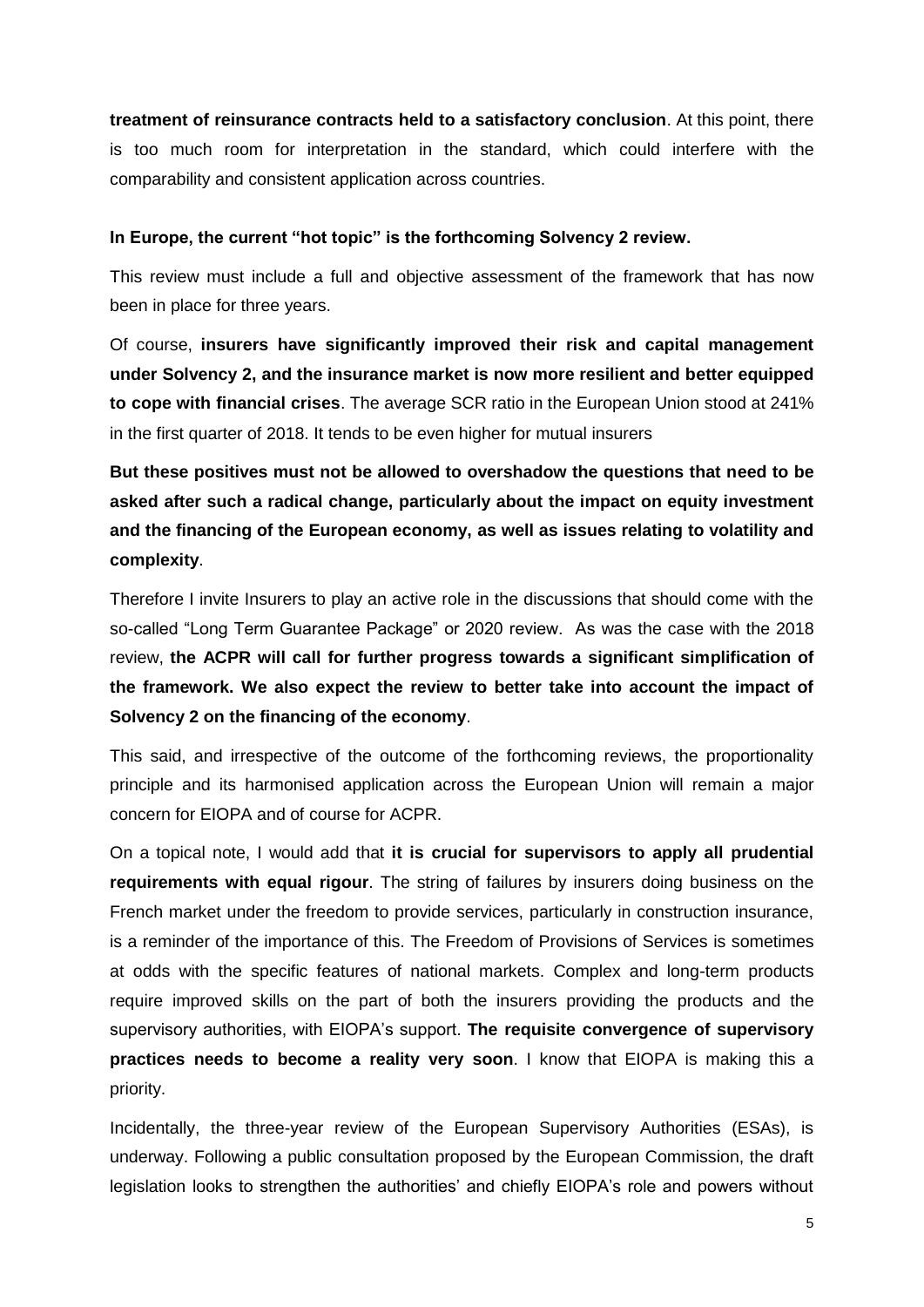calling into question the existing architecture. This should support the goal of increased convergence in supervisory practices, which should in turn promote improved effectiveness.

Accordingly, the proposal represents a positive step forward for Europe. **However, a close eye should be kept on the place given to national supervisors, especially regarding the question of internal models and supervisory colleges. They should remain within the national supervisors' realm of competence, while EIOPA's mediation role is essential and should be reinforced, especially with regard to cross-border issues. However, this is incompatible with assuming responsibility for validating national internal models**. As for the EIOPA role on cross-border cases and its guidance for national supervisors that some Member States would favour, such exchanges could take place within dedicated coordination platforms.

## **Beyond regulatory adaptation, the challenges ahead relate to technological and environmental changes, which are new and yet crucial matters for attention for insurers, regulators and supervisors.**

Insurance players, of all sizes and risk exposures, are facing the digital revolution, which is inescapable as the developments in other business sectors such as travel, tourism or catering show. To remain competitive in terms of customer relationships, insurers will need to raise their customer experience to the highest levels. This will require them to fundamentally review their processes, tools and information systems. It also calls for an upgrade of their human resources policies. **The risks associated with the digital revolution are numerous, but I would like to stress the bigger risk associated with procrastination. This risk seems particularly important to me and it will be an essential focus of attention for supervisors**.

The digital revolution has other ramifications that require the attention of supervisors.

**One of them is the increasing inclusion of insurance products within package deals**. This is particularly the case for affinity insurance products. These often involve the multiplication of intermediaries in the value chain. This phenomenon can blur responsibilities and the intrinsic economic value of these products, and we are therefore vigilant as consumer protection is especially important in a strengthened European regulatory framework for product governance (via the Insurance Distribution Directive in particular).

**Another one is the access and use of data**. To remain competitive in the customer relationship and risk management, access to data and the ability to efficiently use them will be essential. These developments will involve further cooperation between the personal data protection authorities and the insurance supervisory authorities. This cooperation has already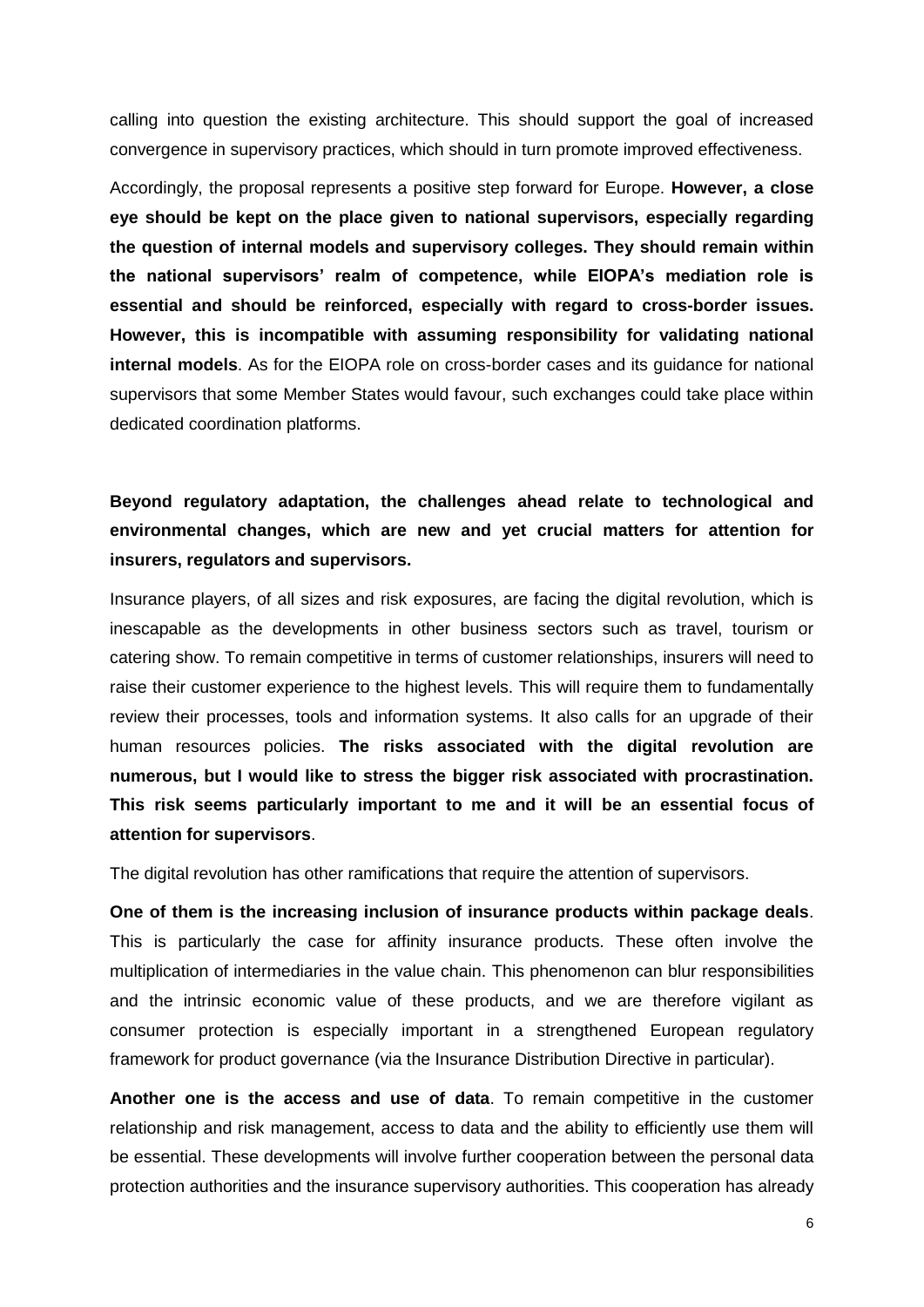become a reality thanks to the CNIL's (National Commission for Information Technology and Civil Liberties) presence in the Artificial Intelligence Task Force led by the ACPR, which will publish a report in the coming months. I hope that this cooperation will deepen further in the coming years.

**As a result, data are more than ever a strategic asset. In these circumstances, faced with the risks of cybercrime, it is imperative to ensure security.**

The digital revolution has been accompanied by the emergence of IT attacks, which have been increasingly publicised. The insurance industry, where information systems play a major operational role, has not been immune to such cyber-attacks. **Insurers now need to manage and guard against this risk, which, in their case, is increased by the criticality of data (medical, personal, financial, etc.) handled and stored in their information systems**.

Public authorities are seeking to address these challenges and have undertaken major initiatives to raise awareness among insurers as to this new type of operational risk**,** as the **IT systems of the insurance sector are still too vulnerable.**

It is primarily up to **the market to design efficient security schemes compatible with the opening-up of information systems and innovation**. This is a huge challenge, but it is in this spirit that the ACPR works. Cyber security remains one of our supervisory priorities for the coming years and it is important to actively maintain or engage our dialogue in this regard, facilitate the emergence and dissemination of best practices, and strengthen the resilience of the insurance sector.

In this decisive transition phase, I would like to draw your attention to the ACPR's paper on IT risk, which discusses best practices regarding IT risks and more specifically cyber risk.

**While the digital revolution creates new risks for insurers as targets, it also offers new opportunities for growth in the industry to cover the cyber risk of their policyholders.** The ACPR will therefore be particularly vigilant in the development of cyber insurance, which again requires insurers to adapt, manage a "new" risk in terms of selection and underwriting, pricing, and portfolio oversight.

The last supervision priority I would like to mention is related to **climate change**. Although losses from natural disasters in the world during the first half of 2018 were half of those observed during the same period in 2017<sup>1</sup>, this is not good news. The long-term impact of

<u>.</u>

 $^1$  Losses amounted in USD 33 billion in the first half of 2018 and USD 65 billion in the first half of 2017